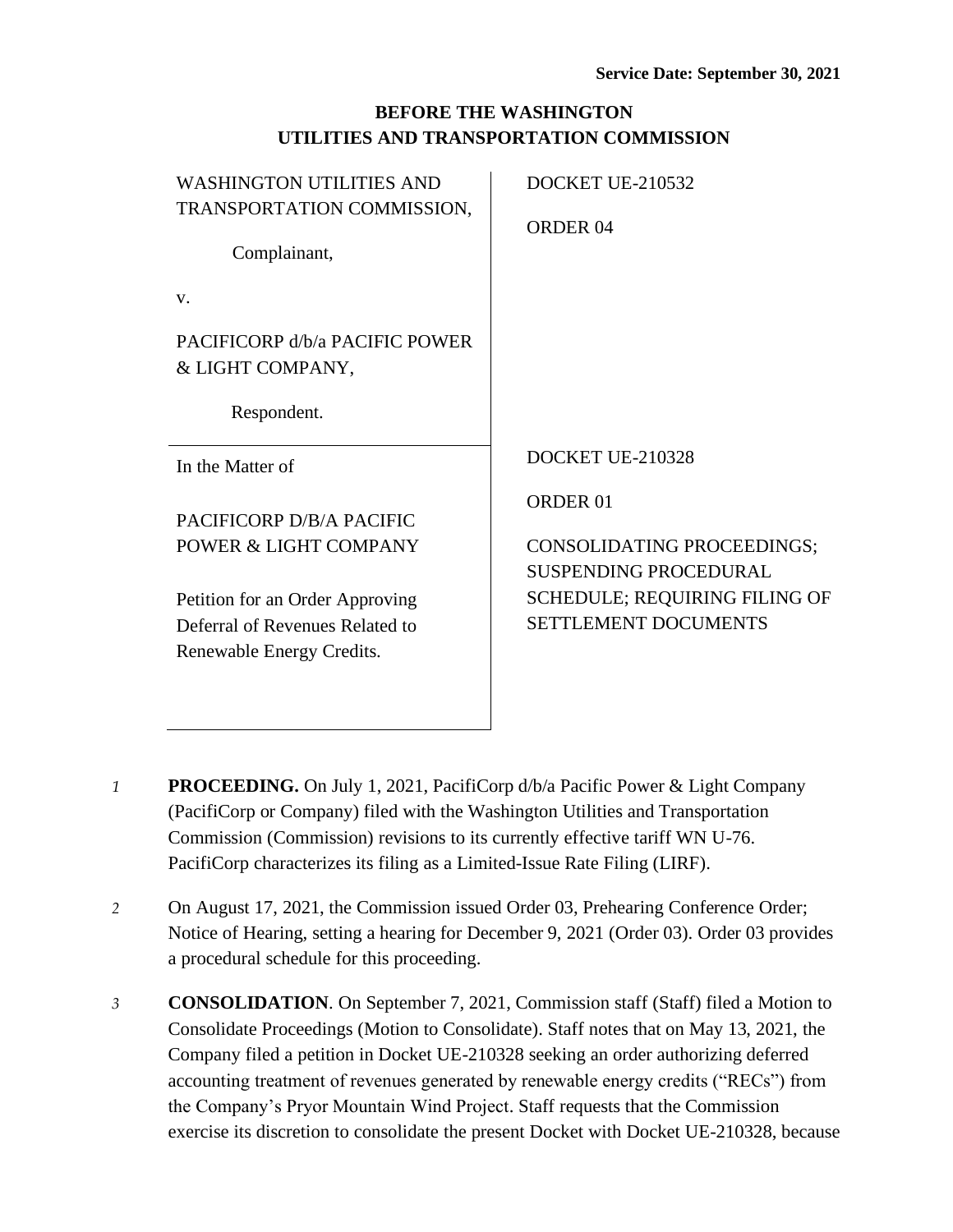## **DOCKETS UE-210532, UE-210328 PAGE 2 ORDER 04/01**

the facts and principles of law at issue in these proceedings are related, because consolidation of these dockets would support judicial economy, and because consolidation would not unduly delay the resolution of either proceeding.

- *4* Staff notes that PacifiCorp supports the Motion to Consolidate. The other parties to this proceeding do not oppose the Motion to Consolidate.
- *5* We grant Staff's Motion to Consolidate. Pursuant to WAC 480-07-320, the Commission may, in its discretion, consolidate two or more proceedings in which the facts or principles of law are related. Here, PacifiCorp's LIRF involves a prudency review of the Pryor Mountain Wind Projects and an analysis of the economic benefits provided by the projects' Renewable Energy Credits (RECs).<sup>1</sup> It is reasonable and appropriate to consolidate this docket with Docket UE-210328, which concerns the deferred accounting treatment for these same RECs.
- *6* **SETTLEMENT IN PRINCIPLE.** On September 29, 2021, counsel for Staff contacted the presiding officer on behalf of the parties to inform the Commission that the parties (Settling Parties), with the exception of the Public Counsel Unit of the Attorney General's Office (Public Counsel), have reached a settlement in principle and intend to file a settlement agreement and testimony in support thereof by November 8, 2021. Counsel for Staff noted that Public Counsel would provide an update on the same date. The Settling Parties request that the Commission suspend the procedural schedule.
- *7* The Commission finds good cause to suspend the procedural schedule, but preserves the hearing date of December 9, 2021, due to the possibility that one party may not join the settlement. The Settling Parties must file a settlement agreement and supporting documentation by November 8, 2021. At that time, the Commission will determine what additional process is necessary in light of the parties' respective positions.
- *8* The Commission notes that the Settling Parties did not specifically address the public comment hearing. In Order 03, the Commission indicated that the date of the public comment hearing was to-be-determined. The Settling Parties and Public Counsel should continue to work on scheduling a public comment hearing prior to the close of the record in this proceeding.
- *9* **NOTICE TO PARTIES: A party who objects to any portion of this Order must file a written objection within ten (10) calendar days after the service date of this Order, pursuant to WAC 480-07-430 and WAC 480-07-810. The service date appears on**

<sup>1</sup> *See, e.g.*, Exh. RTL-1CT at 110:8-12.